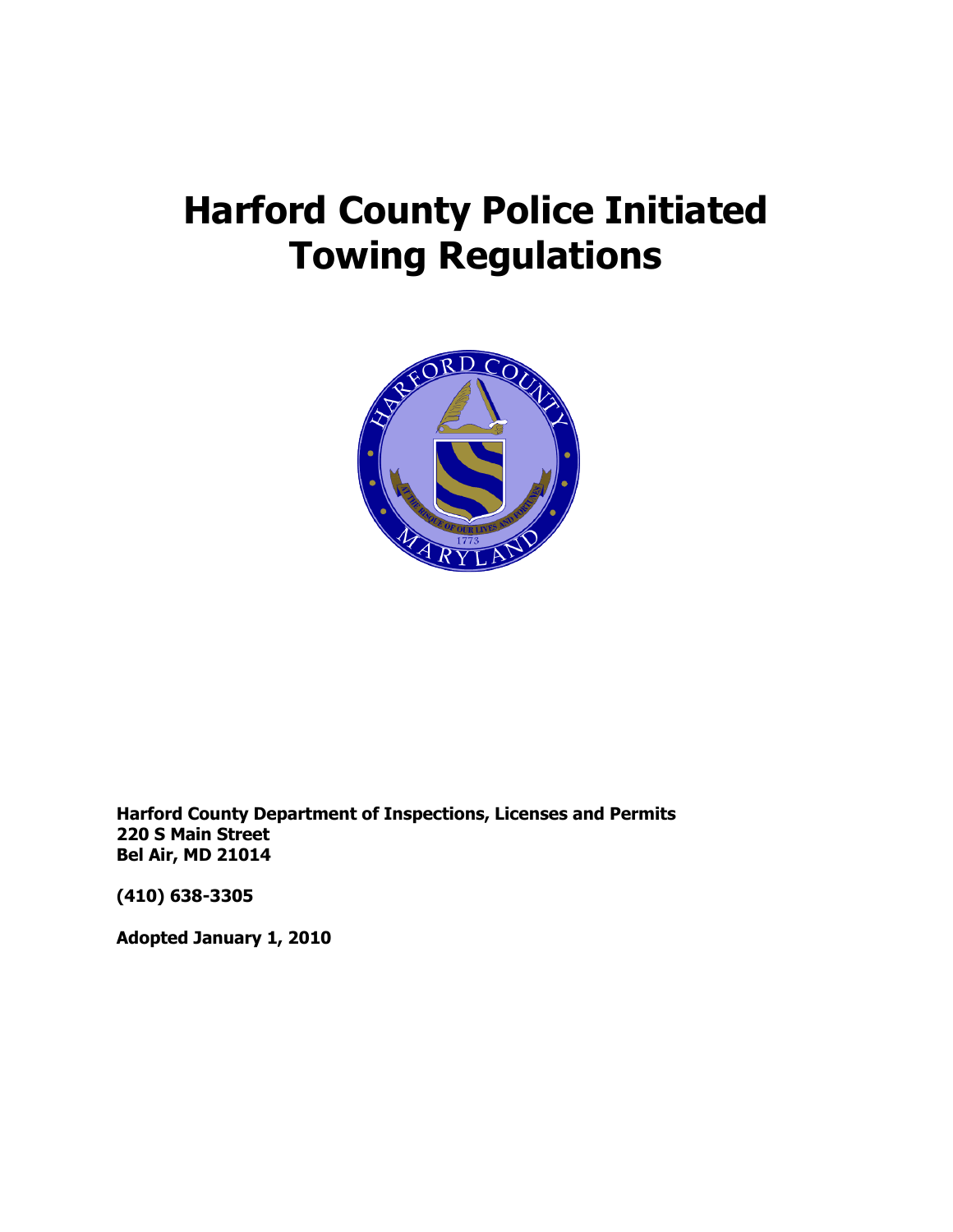# **Harford County Police Initiated Towing Regulations**

**Table of Contents** 

| 1.                                           |  |
|----------------------------------------------|--|
| 2.                                           |  |
| 3.                                           |  |
| 3.1.<br>3.2.<br>3.3.<br>3.4.<br>3.5.<br>3.6. |  |
|                                              |  |
| 4.1.<br>4.2.<br>4.3.                         |  |
|                                              |  |
| 5.1.<br>5.2.<br>5.3.<br>5.4.<br>5.5.         |  |
| 6.                                           |  |
| $\overline{7}$ .                             |  |
| 7.1.<br>7.2.<br>7.3.                         |  |
| 8.                                           |  |
| 9.                                           |  |
| 9.1.<br>9.2.                                 |  |
| 10 <sub>1</sub>                              |  |
| 10.1.                                        |  |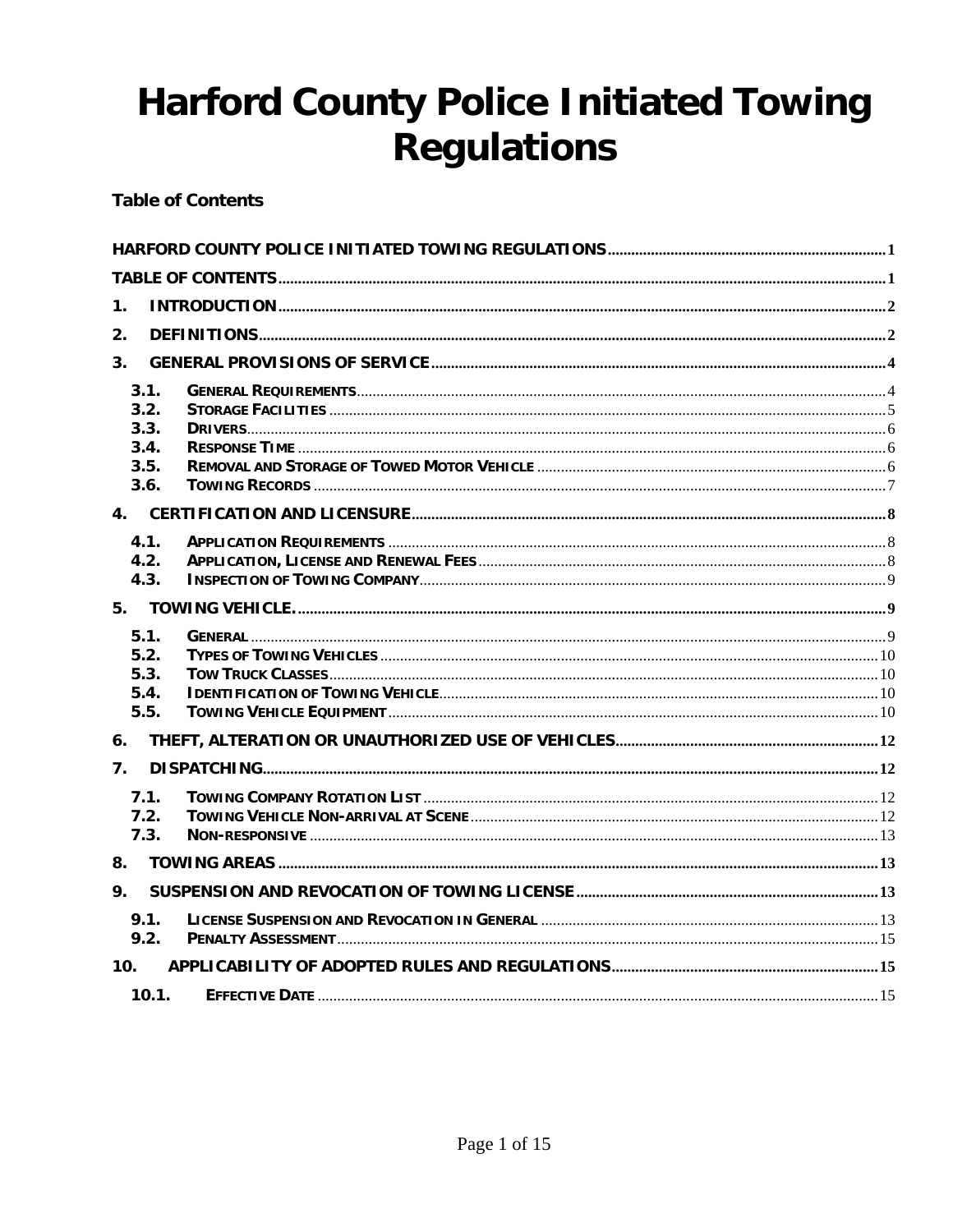#### **1. INTRODUCTION**

Pursuant to Harford County Code §237-3, the Department of Inspections, Licenses and Permits hereby adopts the following rules and regulations which shall be applicable to all police initiated licensed Harford County towing companies. These rules and regulations shall not be construed to relieve any person of any duty imposed by the Harford County Code.

Police initiated Licensed Harford County towing companies are reminded that the purpose for having licensed towing companies is to protect the general welfare and public interests of the community, to safeguard the public interests against fraud, discrimination and deception, to protect property from theft and additional damage, and for the expedient removal of disabled motor vehicles and debris from roadways and impact areas. In addition, all licensed Harford County towing companies and their staff members should make every effort to be courteous to persons with whom they are conducting business.

These regulations do not prohibit the Harford County Sheriff's Office or any law enforcement agency from contacting or utilizing specialized equipment for the removal of a disabled vehicle when, in the opinion of the law enforcement agency representative, the specialized equipment is necessary for a safe recovery.

#### **2. DEFINITIONS**

**BUSINESS LOCATION:** A location in which a Police initiated Towing Company can transact business, store records and store towed vehicles and is in compliance with all applicable Zoning, Building and Fire Codes.

**DEBRIS:** Injurious substances including, but not limited to, glass, oil, antifreeze, etc. but not to include hazmat related materials.

**DEPARTMENT:** Harford County Department of Inspections, Licenses and Permits.

**DIRECTOR:** The Director of the Department or his/her designee.

**DISABLED VEHICLE:** A motor vehicle which has been damaged or rendered permanently or temporarily inoperative as the result of a collision or accident, as a result of wear and tear or mechanical failure, or as a result of any other cause, and of which a law enforcement agency has requested the removal.

**LICENSE:** A license issued pursuant to the Harford County Code and the Harford County Police Initiated Towing Regulations to engage in towing of Disabled Vehicles from the roadways within the boundaries of Harford County at the request of a law enforcement agency.

**MAY:** Options are available for the method of meeting the regulation.

**PERSON:** A natural person, partnership, corporation, association, or other entity.

**RECOVERY**: Preparation for removing a disabled vehicle by a licensed tow vehicle for which a fee is charged.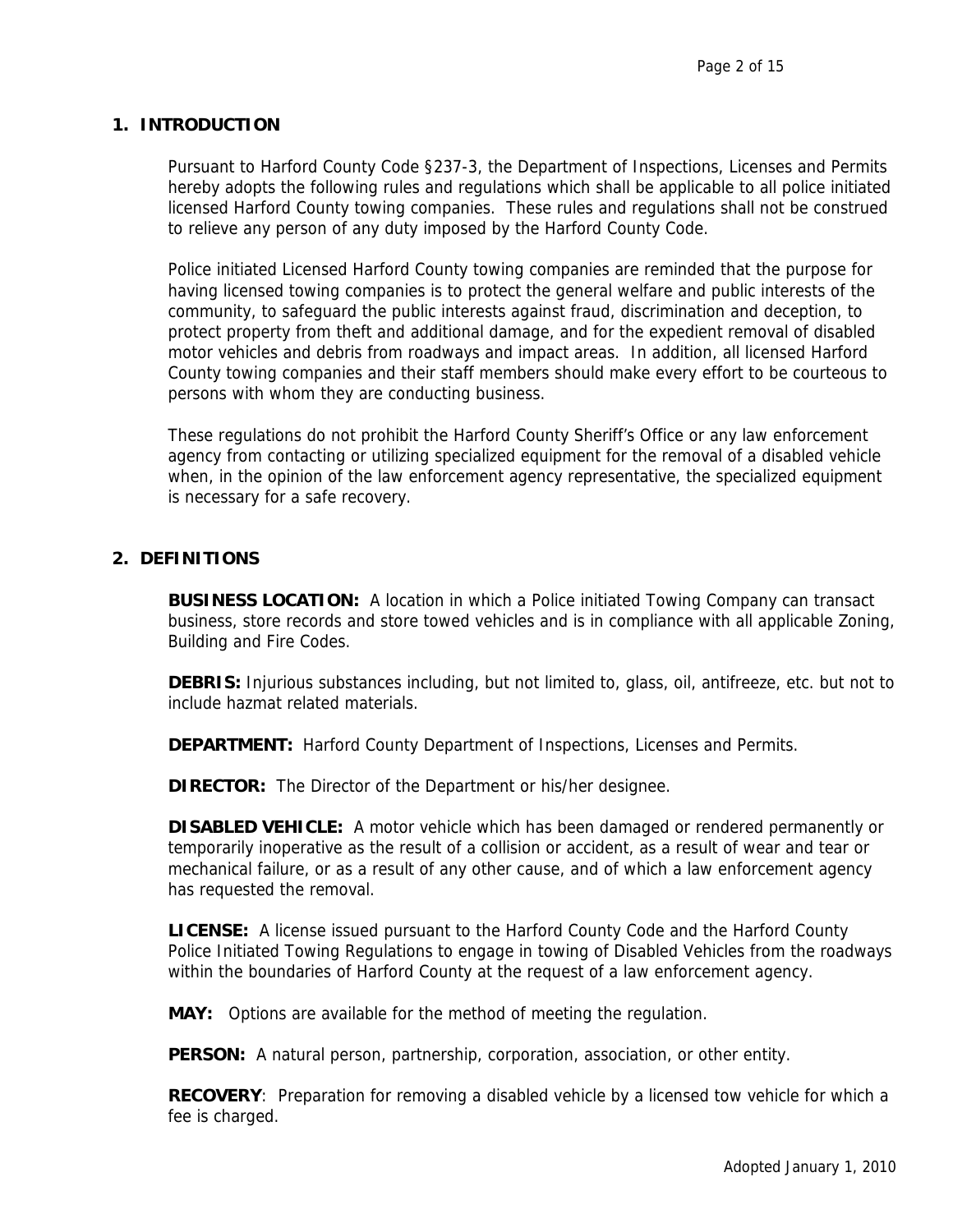**REGULATIONS:** Harford County Police Initiated Towing Regulations.

**REGULAR BUSINESS DAY:** That period between the hours of 9:00 a.m. and 5:00 p.m., Monday through Friday, excluding holidays. For the purpose of this regulation the term "Holiday" shall mean the following public holidays as established for Federal employees; New Years Day, Presidents Day, Memorial Day, Independence Day, Labor Day, Thanksgiving Day and Christmas Day.

**ROLLBACK:** Means a vehicle that is designed with a ramp on wheels and a hydraulic lift with a capacity to haul or tow an additional vehicle.

**ROTATION LIST:** A list of licensed towing companies assigned to a specific geographical area (Towing Area).

**SHALL:** The regulation is mandatory and compliance is required.

**STORAGE FACILITY:** A fenced-in area for ten (10) or more motor vehicles on the premises described on the license. Heavy duty towing companies (as defined in Section 5.3) shall have additional room for one (1) complete tractor trailer rig.

**TOWING:** The moving or removing or the preparation thereof of a disabled vehicle by another vehicle for which service charge is made, either directly or indirectly. A charge made indirectly includes dues or other charges of bona fide clubs or associations which provide towing services.

**POLICE INITIATED TOWING AREA:** A geographical area, defined in Section 8 of the Regulations, to which a designated list of licensed towing companies is assigned.

**TOWING COMPANY:** A natural person, partnership, corporation, association, or other entity owning, operating or conducting the business of disentangling, recovering, removing or towing disabled vehicles.

**POLICE INITIATED TOWING SERVICE:** Towing provided in response to a request from a law enforcement agency to remove a disabled vehicle.

**TOWING VEHICLE:** A vehicle used by a towing company and registered under a license pursuant to these regulations that tows, carries or removes a disabled vehicle.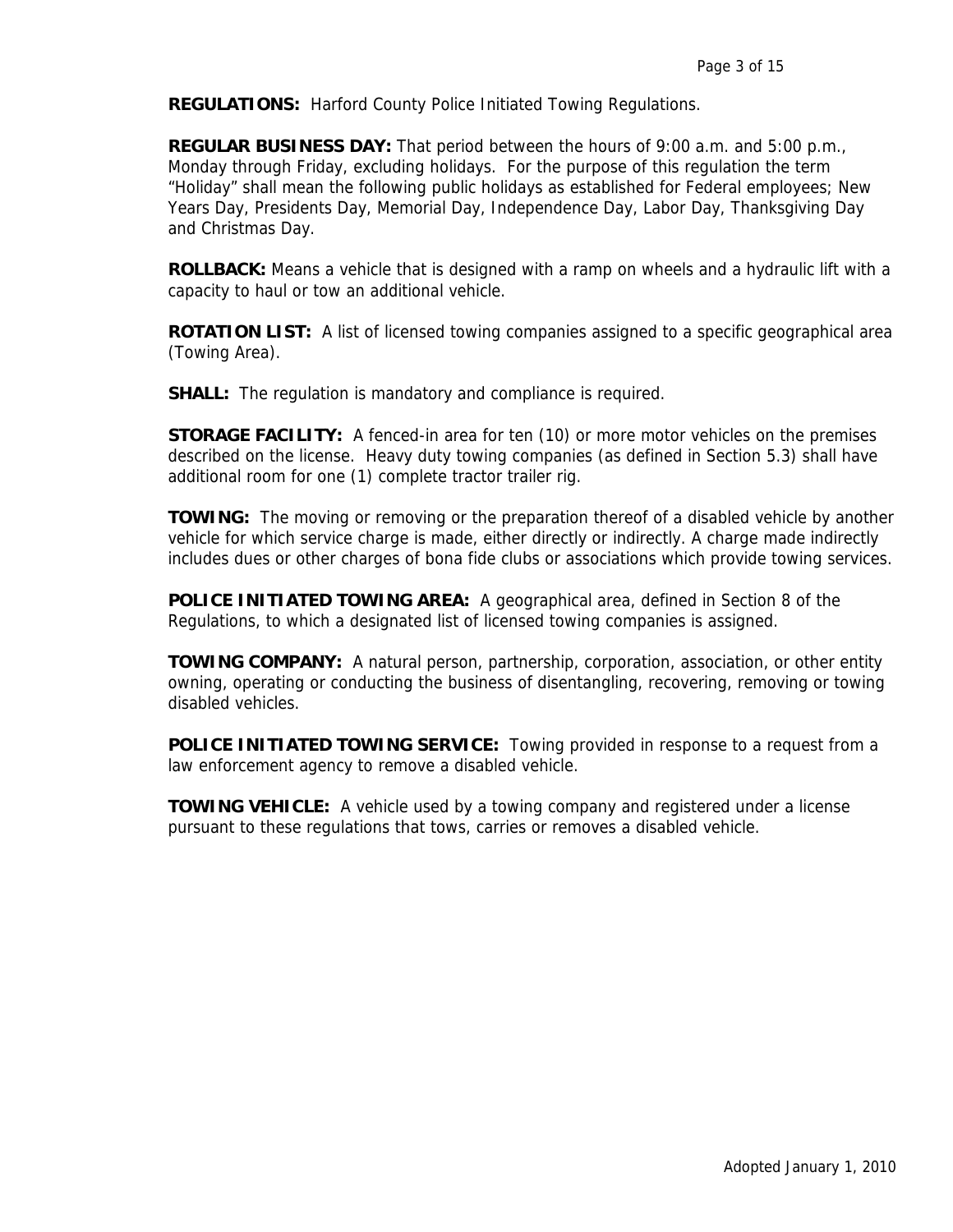# **3. GENERAL PROVISIONS OF SERVICE**

## **3.1. General Requirements**

- 3.1.1. Any towing company meeting the qualifications outlined in the adopted rules and regulations and §237 of the Harford County Code, may apply for and obtain a license from the Department.
	- 3.1.1.1. Licensed Harford County towing companies shall be assigned to a towing area defined in Section 8 of these regulations based upon their business service area. A licensed towing company may be placed on the call rotation list for each towing area only once regardless of the number of business locations maintained by that towing company within a particular towing area.
	- 3.1.1.2. Towing companies who can provide timely police initiated towing response times, will be allowed, upon request by the licensed company, to be listed on more than one police initiated rotation list. (Towing Companies electing to operate in more than one Police Initiated Towing Area, are cautioned to give consideration to operating in areas where response times could be affected by factors such as, but not limited to, geographical areas of the county, environmental conditions, traffic patterns, and potential traffic conditions.)
- 3.1.2. **The business location of a towing company shall include an office area in which business can be conducted and records maintained. The business location shall be at the same location as the towing company's storage lot designated for that towing area.** 
	- 3.1.2.1. Each registered business location operated by a licensed towing company shall be open and staffed during any "Regular Business Day", as defined in §237-1 of the Harford County Code. Unreasonable delays in providing service at the business location shall be prohibited.
	- 3.1.2.2. **No more than one licensed towing company may operate at a single business address.**
	- 3.1.2.3. **The business location shall be identified by a minimum of one sign indicating the business name as registered with the Department of Inspections, Licenses and Permits. All signs shall be clearly visible from within 500 feet from the road and in each direction of travel. All business signs must be in compliance with applicable local zoning codes.**
	- 3.1.2.4. **Proper identification of the towing service and hours of operations must be posted on the building.**
- 3.1.3. **A licensed Harford County towing company shall not subcontract any portion of towing service provided under these regulations. This includes but is not limited to towing of vehicles, storage of vehicles, transaction of payment for services and releasing of vehicles to the appropriate owner or owner's representative.** 
	- 3.1.3.1.1. A towing company receiving a call for service may contact another licensed Harford County towing company to assist in the removal of a disabled motor vehicle as long as the Towing Company receiving the call for service responds to the scene with a licensed towing vehicle.
	- 3.1.3.1.2. In the event that a towing company utilizes the subcontracting exception provided for in Section 3.1.3.1.1 of these regulations, all of the vehicles towed from the incident shall be taken to the storage facility of the towing company originally requested by the law enforcement agency.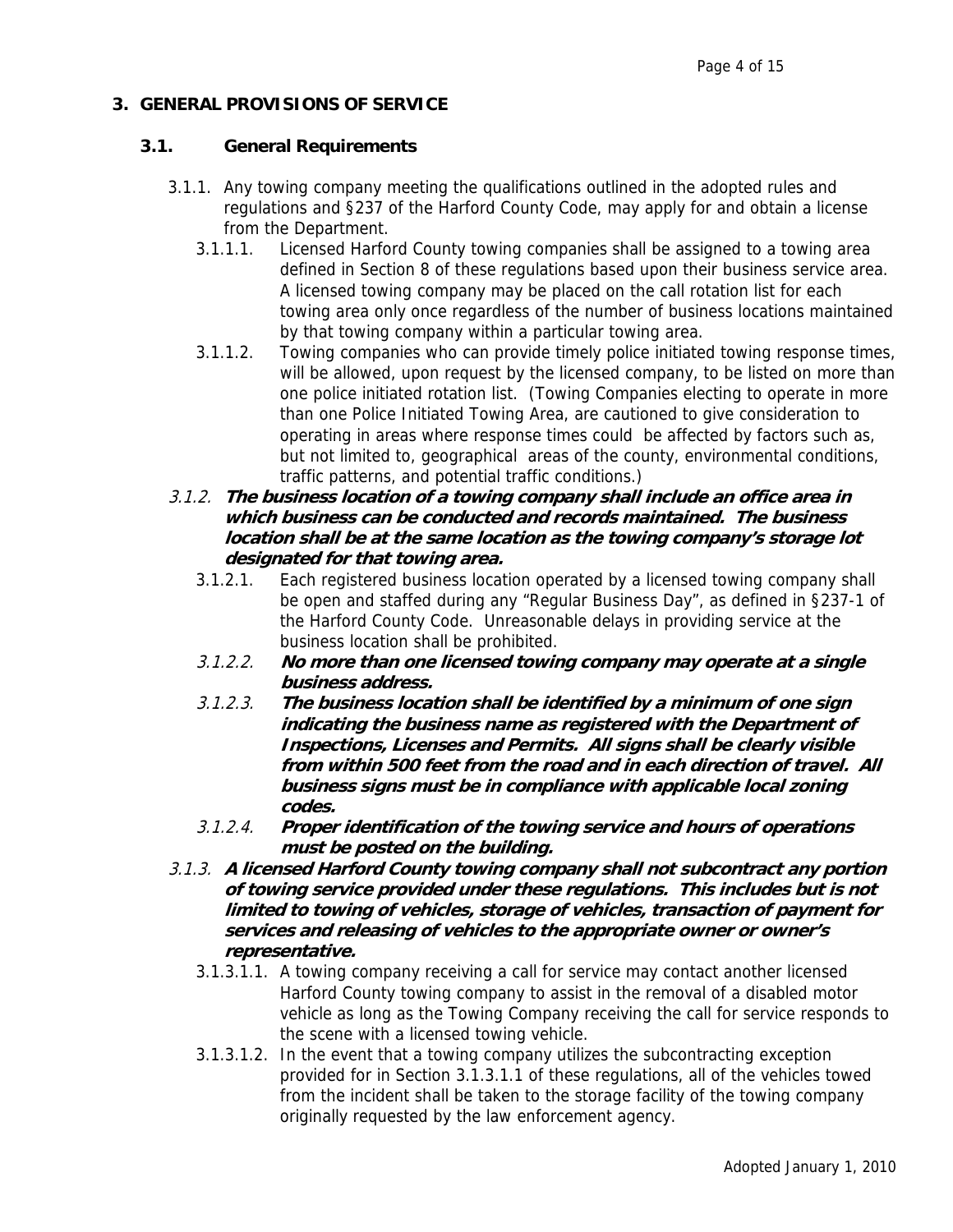- 3.1.3.2. If a towing company receiving a call for towing service cannot perform the towing service requested in a timely manner, it shall decline the call and the next towing company on the rotation list shall be notified.
- 3.1.4. Towing services shall be provided by the towing company twenty-four (24) hours per day unless a towing vehicle is unavailable. If a towing vehicle is unavailable, the towing company shall notify the law enforcement agency at the time the request is received.
	- 3.1.4.1. A towing company shall submit a request to the Department if it wishes to be temporarily removed from the active rotation list. Calls made to the Harford County Emergency Operations Center will not constitute a valid request and may subject the towing company to disciplinary action as outlined in Section 9 of these regulations.
- 3.1.5. The use of an answering service or pager for notification under these regulations shall not be allowed.
	- 3.1.5.1. If the towing company elects to install or utilize a telephone call switching device or service, the towing company shall be solely responsible for the reliability of the device or service.
- 3.1.6. If the towing company's storage facility is at the maximum capacity of motor vehicles, the towing company shall not accept a request for towing service from a law enforcement agency. At the time of the request, the towing company shall advise the calling officer that the storage facility is at capacity and the next towing company on the rotation list should be called. This action will not constitute a "no response."
- 3.1.7. The towing company shall respond with one (1) towing vehicle for each disabled vehicle towed, unless the responding towing vehicle is capable of removing more than one (1) disabled vehicle at the same time (e. g., a rollback truck, etc.) or the towing company has requested assistance as provided for in Section 3.1.3.1.1.
- 3.1.8. No licensed towing company may charge in excess of the maximum allowable towing rates established pursuant to Harford County Code § 237-12 for towing services unless there is a written agreement between the towing company and the owner of the vehicle for services different from or in addition to those provided for under these regulations. The maximum allowable towing rates shall apply to all towing services requested by a law enforcement agency regardless of the disabled vehicle's location and/or physical condition. Charges for subsequent towing of the vehicle after the initial towing service requested by a law enforcement agency are not limited to the maximum allowable towing rates described above unless the subsequent towing request is by a law enforcement agency to have the vehicle moved between a law enforcement agency facility and the towing company storage facility.
	- 3.1.8.1. Method of Payment A towing company shall accept a minimum of two regularly accepted methods of payment, including but not be limited to cash, credit cards or travelers checks.
	- 3.1.8.2. A copy of the towing rates adopted pursuant to law shall be posted in a conspicuous location within the business office of the towing company that is accessible to the general public. Copies of the adopted rates shall be available upon request.

#### **3.2. Storage Facilities**

- 3.2.1. The licensed towing company shall maintain a secure, fenced-in storage facility for at least ten (10) automobiles at each business location shown on its license.
- 3.2.2. Heavy duty towing companies shall have additional room for one (1) complete tractor trailer rig.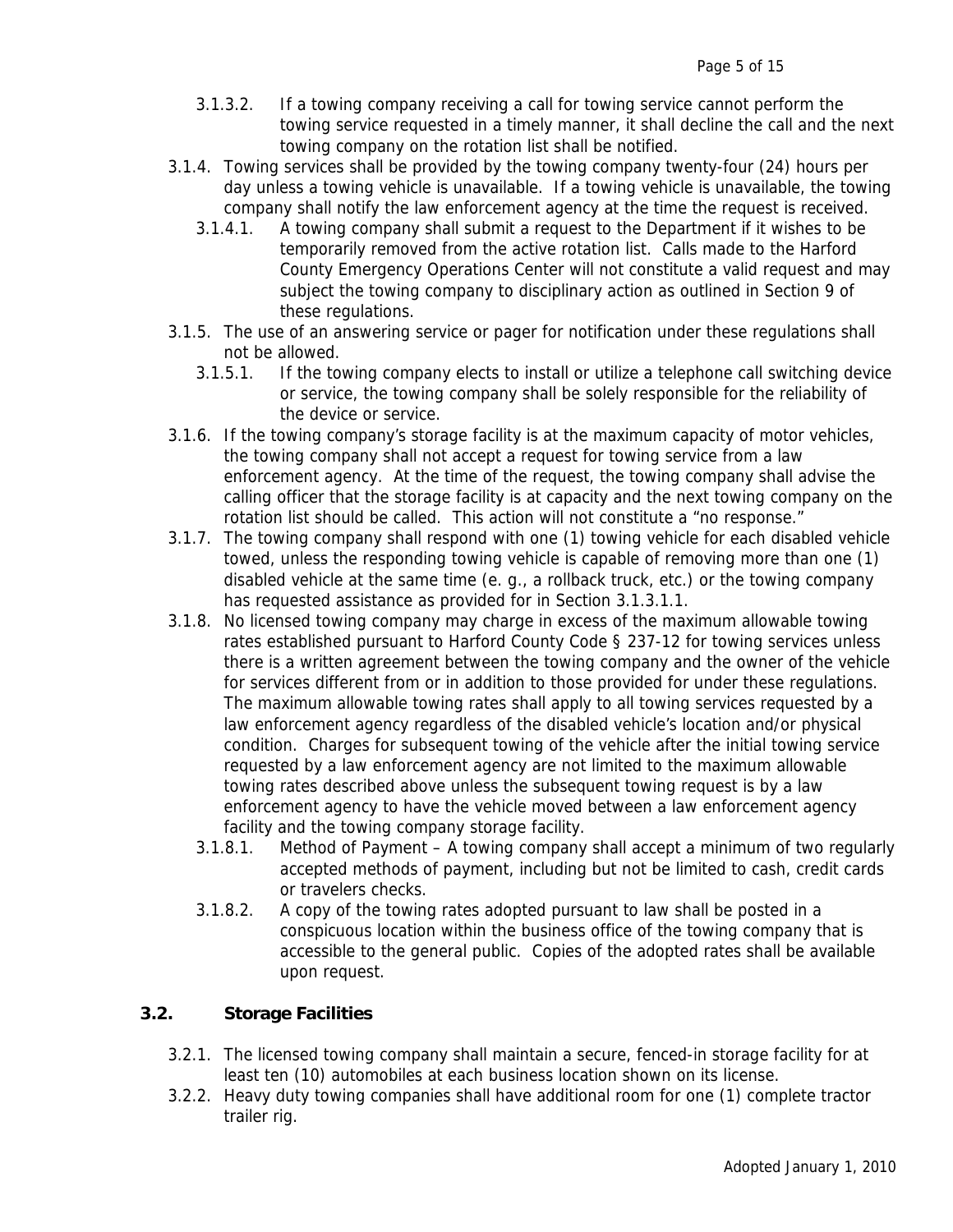- 3.2.3. Fencing shall have a minimal height of eight (8) feet and completely encompass the storage facility except where the fencing is securely connected to a permanent structure which meets the minimum height requirements.
- 3.2.4. The storage facility shall be paved with permanent all-weather materials over suitably compounded and compacted base materials. Weatherproof, dustless material (i.e., blacktop, stone, rock, etc.) shall be suitable paving material.
- 3.2.5. The storage facility shall have proper drainage.
- 3.2.6. The storage facility shall meet applicable local laws including zoning requirements.
- 3.2.7. The storage facility shall meet all applicable state and federal laws and regulations.
- 3.2.8. The storage facility shall be properly maintained in a neat and orderly manner and shall be free of miscellaneous debris.
- 3.2.9. **The storage facility shall not serve more than one licensed Harford County towing company nor shall it be shared by any entity that is not under common ownership with the licensed towing company.**

#### **3.3. Drivers**

- 3.3.1. Anyone employed by a licensed towing company engaged in the act of towing under these Rules and Regulations shall maintain a current valid driver's license, appropriate to the class of vehicle that the driver is operating, and a valid DOT medical card. The licensed driver must obey and be in compliance with all applicable state and federal regulations covering the operation of the towing vehicle.
- 3.3.2. A licensed towing company shall insure that its towing vehicles are operated only by drivers licensed in accordance with Section 3.3.1 of this regulation.

#### **3.4. Response Time**

3.4.1. The towing company shall respond to a law enforcement light, medium or heavy duty tow request within the time frame provided for in §237-10 of the Harford County Code.

#### **3.5. Removal and Storage of Towed Motor Vehicle**

- 3.5.1. Upon arrival at the scene, the towing vehicle operator shall contact the investigating officer prior to moving any disabled vehicle(s) to determine if the officer is ready to have the disabled vehicle(s) removed and to obtain required information for the towing company's records.
- 3.5.2. The accident scene shall be cleaned up by the towing vehicle operator. The road surface shall be swept and the debris shall be picked up and removed by the towing vehicle operator, including antifreeze or oil. Absorbent shall be used to remove any spillage and disposed of in plastic trash bags in accordance with applicable local, state and federal regulations.
- 3.5.3. The towing company shall take the towed vehicle immediately to the licensed towing company storage facility, unless the tow vehicle operator enters into a signed agreement with the owner or operator of the disabled vehicle to remove the disabled vehicle to another location.
	- 3.5.3.1. The towed disabled vehicle shall be secured inside the storage facility and at no time shall a towed disabled vehicle be left unattended outside the storage facility. The disabled vehicle shall remain secured within the storage facility until the owner or owner's authorized agent secures possession of the vehicle.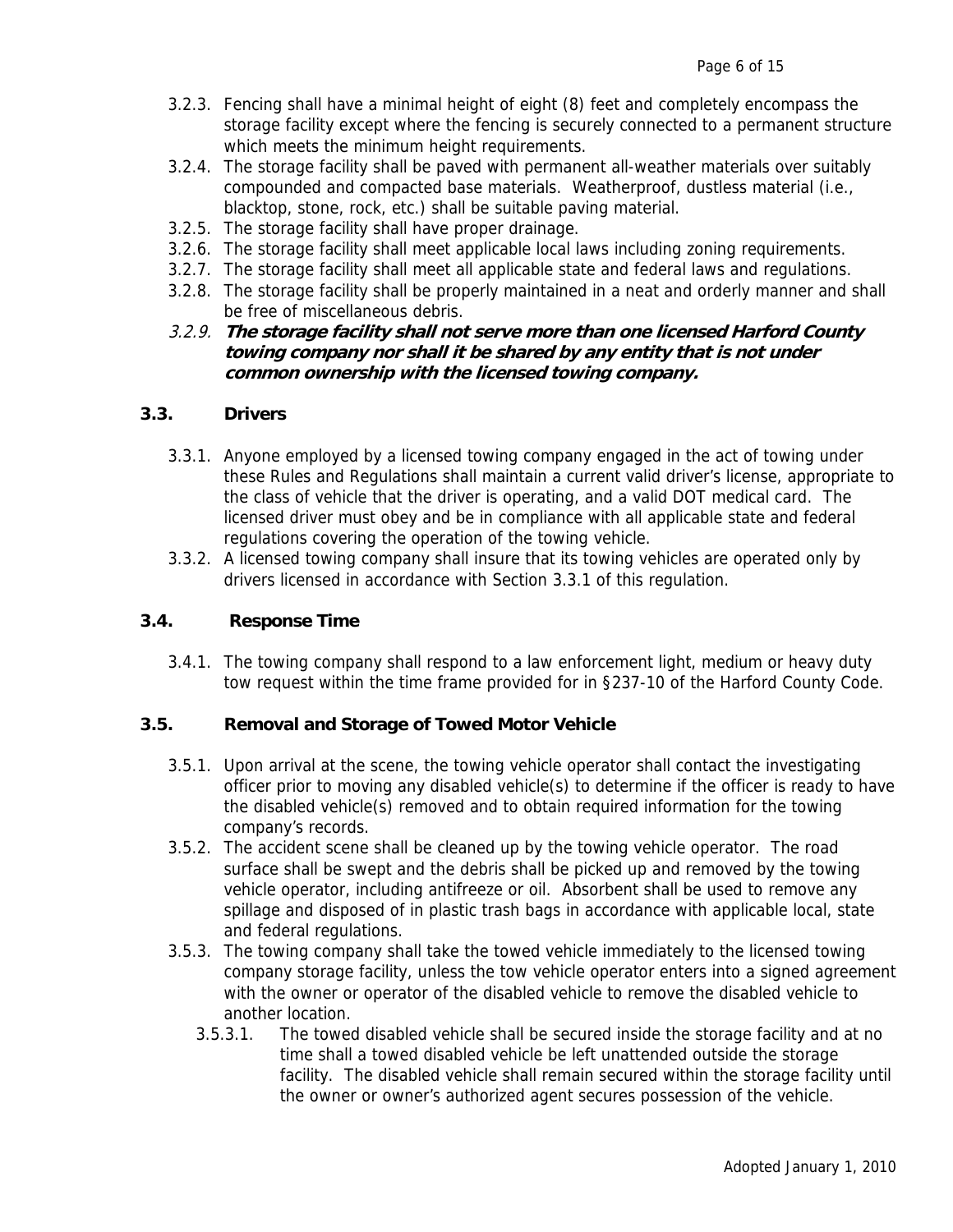- 3.5.3.2. If any disabled vehicle is damaged or stolen from a storage facility, the towing company shall notify the appropriate law enforcement agency immediately upon discovery and shall file a report.
- 3.5.3.3. For security purposes motorcycles, mopeds, all terrain vehicles and disabled vehicles of a similar nature may be secured within a building owned or leased by the police initiated licensed towing company at the registered business address.
- 3.5.4. A towing company shall be required to release a disabled vehicle upon payment of authorized charges during normal business hours, but may release a motor vehicle to the owner or owner's authorized agent at other times without additional charges being applied.
- 3.5.5. Disabled vehicles designated as law enforcement storages shall only be released upon authorization of the appropriate law enforcement agency and only after presentation of an authorized vehicle release provided by the law enforcement agency to the towing company.
	- 3.5.5.1. The law enforcement officer requesting the storage shall complete the Motor Vehicle Storage form (SO-004) or other appropriate form as designated by the law enforcement agency, and require the towing vehicle operator to sign in the designated area at the time the disabled vehicle is initially towed.
	- 3.5.5.2. Towing vehicle operators shall not sign a blank *Motor Vehicle Storage form* (SO-004) or other appropriate form as designated by the law enforcement agency.

# **3.6. Towing Records**

- 3.6.1. Record Retention.
	- 3.6.1.1. The towing company shall maintain a hard copy of the following documentation for a period of three (3) years:
		- a) One (1) copy of the tow invoice for each vehicle towed, including the charges for each service performed.
		- b) One (1) copy of each of the law enforcement vehicle release forms for motor vehicles released by authorization of a law enforcement agency.
	- 3.6.1.2. The towing company tow invoice shall at a minimum include the following information:
		- a) Date and time the disabled vehicle was towed;
		- b) Make, tag number and serial number of the motor vehicle;
		- c) Location the disabled vehicle was towed from;
		- d) Date the disabled vehicle was released; and
		- e) The name of the person taking possession of the towed vehicle.

f) For heavy duty recoveries, an explanation of charges shall be attached to the invoice, describing in detail the charges for specialized equipment which shall be charged at established and customary station rates.

- 3.6.1.3. All records pertaining to police initiated towing shall be updated on a daily basis as required.
- 3.6.1.4. The towing company shall make all records of towing services available for inspection upon demand by any member of the Harford County Sheriff's Office or representative of the Department at the licensed business location.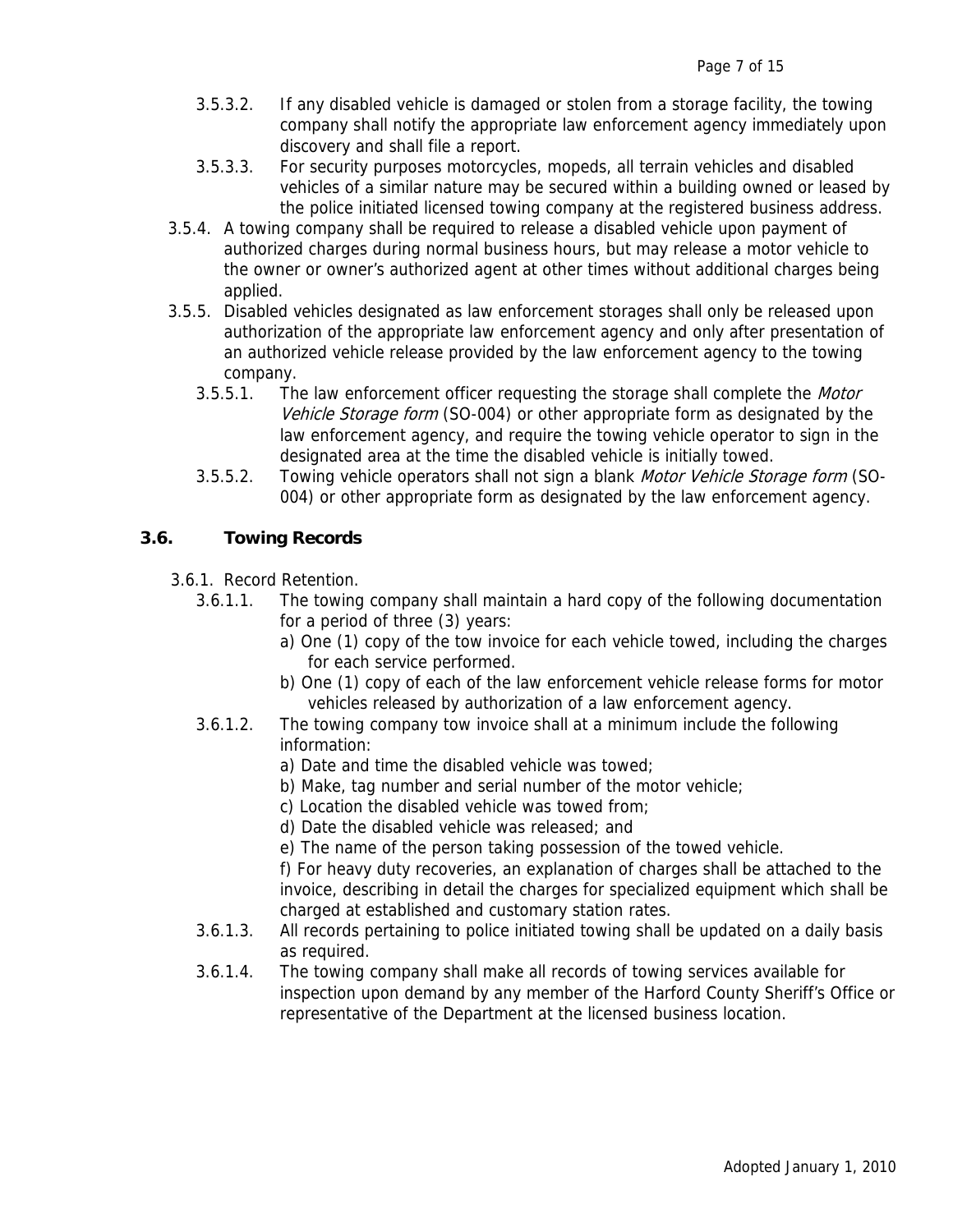# **4. CERTIFICATION AND LICENSURE**

# **4.1. Application Requirements**

- 4.1.1. The Towing Service Application (SO-144) for a Harford County towing license is available from the Department. Completed applications, including the application fees, shall be returned to the Department.
- 4.1.2. Renewal towing applications shall be mailed on an annual basis and must be returned by the applicant between November 1 and December 15 of each year. Any towing company failing to return the application to the Department by the stipulated date will be required to reapply as a new applicant and will be removed from the active rotation list at midnight, December 31.
- 4.1.3. A request for the transfer of business location shall be made by the towing company owner in writing to the Department no fewer than (60) days in advance of the proposed relocation. Relocation of the business shall not occur unless approved by the Department.
- 4.1.4. A Harford County police initiated towing license sticker shall be prominently displayed on each towing vehicle. Only a Harford County police initiated licensed tow company shall be used for a law enforcement requested tow, except when specialized equipment is needed or when in the opinion of the law enforcement agency deviation from the list is necessary to protect the integrity of an active criminal investigation.
- 4.1.5. The certified copy of the Harford County towing license for each towing vehicle shall be carried in the towing vehicle and shall be exhibited on demand to any Harford County law enforcement officer or Maryland State Trooper.
- 4.1.6. The towing company must acquire and maintain, for the duration of the licensing period without lapse, insurance coverage in accordance with §237-7 of the Harford County Code and these regulations. Additional coverage to include on-hook and cargo insurance with a minimum coverage of \$75,000 each shall be provided to cover vehicles while either being loaded or transported in the event of damage to the vehicle.
- 4.1.7. **The towing company shall provide, for each truck to be registered, a certified copy of a Department of Transportation (DOT) inspection completed no more than 12 months prior to the date of application for an initial or renewal license with the Department. Licensed towing vehicles shall be subject to random inspections by the Harford County Sheriff's Office.**
- 4.1.8. Towing vehicle operators shall be identified on all new and renewal applications with the following information;
	- a) Driver's full name to include middle and surnames.
	- b) Driver's address, city, state and postal zip code
	- c) Driver's Soundex number (License Number)/issuing state
	- d) Driver's date of birth
- 4.1.9. The Department may not issue a new license or renew an existing license until the applicant has provided sufficient documentation that the Business location is in compliance with all applicable Zoning, Building and Fire Codes.
- 4.1.10. Each driver should be able to be identified at the scene as an employee of the tow company.

# **4.2. Application, License and Renewal Fees**

4.2.1. The following fees shall be applicable to the initial licensing by the Department and yearly renewals.

a) Initial Application Licensing to Department \$100.00 non-refundable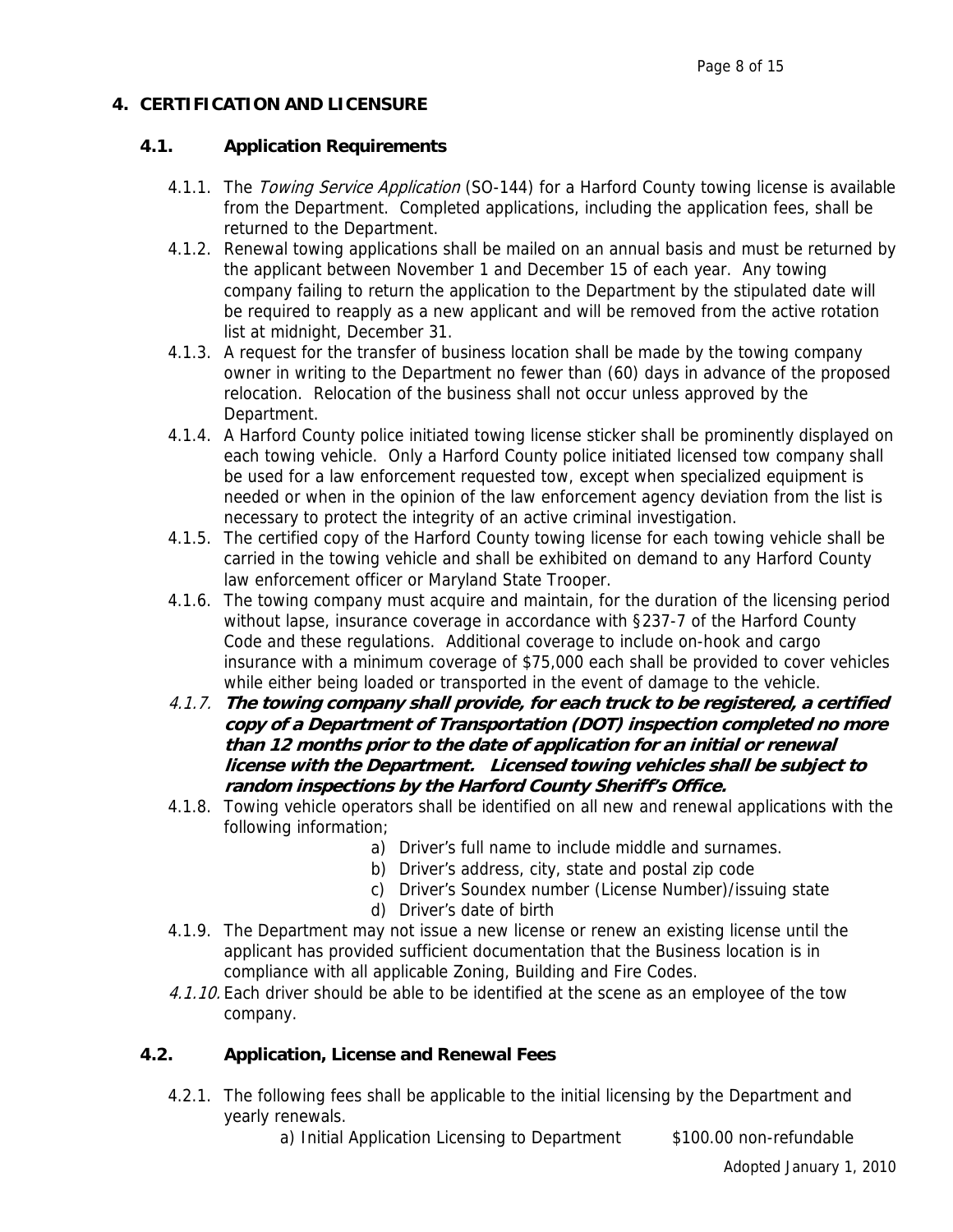#### **4.3. Inspection of Towing Company**

- 4.3.1. Each towing company shall be inspected upon initial application and at a minimum on an annual basis at time of licensing renewal for the following:
	- a) Storage facility and business location Inspected by the Department. The inspector shall document the inspection on the Storage Facility form (DILP-143).
	- b) Towing Vehicles Inspected by the Harford County Sheriff's Office or the towing company shall submit a certified copy of a Department of Transportation (DOT) Level 1 inspection completed by one of the qualified law enforcement agencies listed below. The certified inspection must have been completed between October 1<sup>st</sup> and November 30<sup>th</sup> of each year.
		- (1) Maryland State Police
		- (2) Maryland Transportation Authority
		- (3) Baltimore County Police Department
	- c) Records Inspected by the Harford County Sheriff's Office or the Department.
- 4.3.2. The inspector of the towing vehicles and business records shall document the inspection on the *Towing Service Inspection form* (SO-143). Once completed, the inspector shall distribute the *form* as follows:
	- a) Original: Harford County Sheriff's Office
	- b) Copy: Owner/Agent
	- c) Copy: Department
- 4.3.3. If a storage facility is found to be deficient, the Department will immediately issue a written notice of correction stating necessary corrective action(s) required and a deadline not to exceed 15 days for completion of the corrections. The towing company shall be solely responsible for making all corrections within the time specified.
- 4.3.4. If a towing vehicle or its equipment is found to be deficient, the Harford County Sheriff's Office shall notify the towing company which shall remove the vehicle from service until such time as any and all deficiencies are corrected. The inspecting Deputy shall complete a *Notice of Deficiency* form (SO-114) which shall be signed and dated by the issuing Deputy. The issuing Deputy shall immediately distribute the completed *Notice of* Deficiency form (SO-114) as follows:
	- a) Original: Harford County Sheriff's Office
	- b) Copy: Owner/Agent
	- c) Copy: Department

#### **5. TOWING VEHICLE.**

#### **5.1. General**

- 5.1.1. Each licensed towing company shall have a minimum of one towing vehicle capable of meeting the requirements of this section. A licensed towing company shall only use a licensed towing vehicle for a law enforcement agency request except when the law enforcement agency request is for specialized equipment necessary for the safe recovery of a disabled vehicle involved in a unique situation.
- 5.1.2. The towing vehicle(s) shall have a tonnage rating of minimally a one ton chassis equipped with dual rear wheels.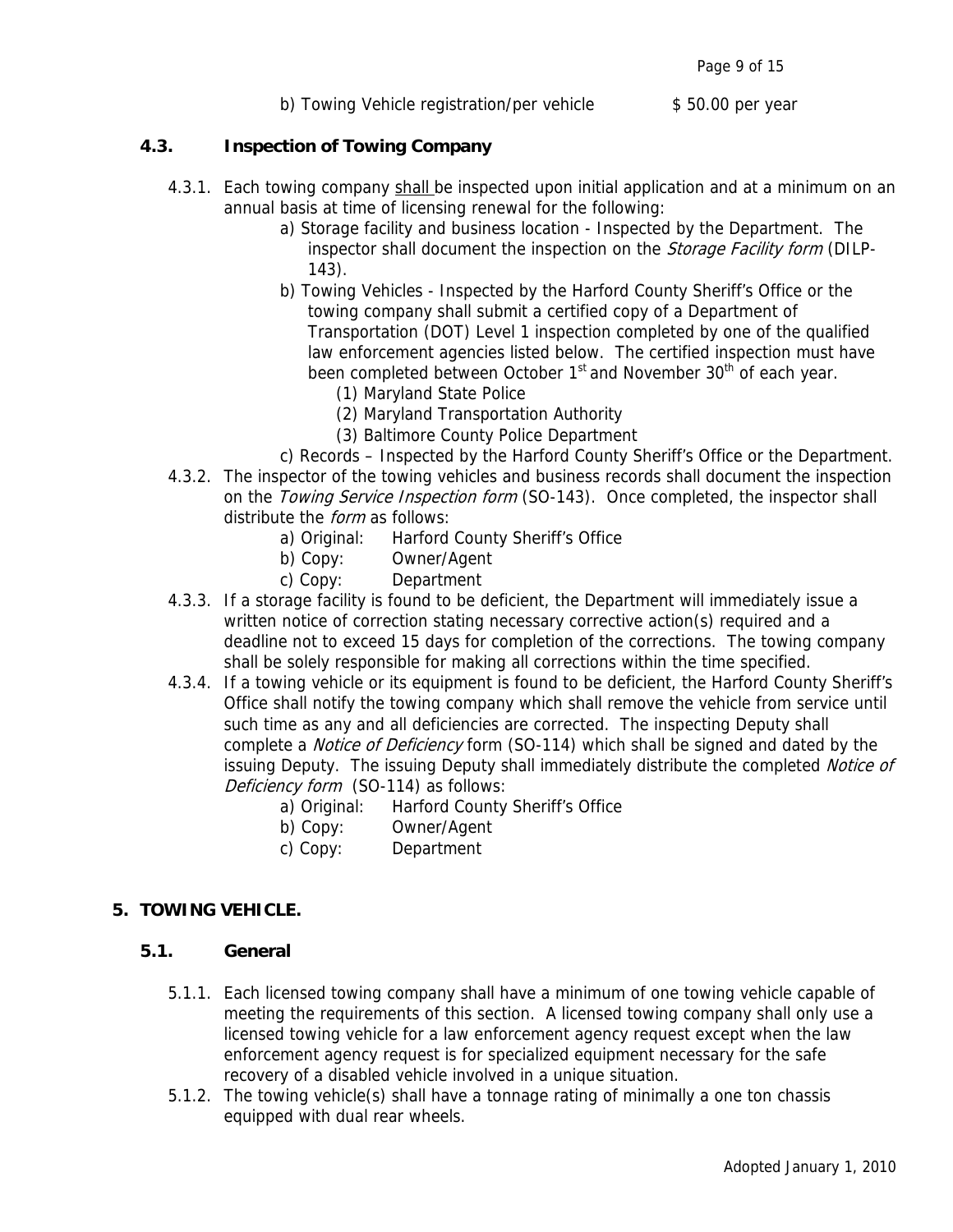5.1.3. The towing vehicle(s) shall be registered as a commercial vehicle with the Maryland State Motor Vehicle Administration and must display tow vehicle license plates.

#### **5.2. Types of Towing Vehicles**

- 5.2.1. The towing vehicle(s) shall be one (1) of the following:
	- a) A standard tow truck with a standard towing sling.
	- b) A standard tow truck with a wheel-lift attachment.
	- c) A standard tow truck with a cradle snatcher attachment.
	- d) A roll-back truck.
	- e) A trailer used for removing debris and/or motorcycles.

#### **5.3. Tow Truck Classes**

- 5.3.1. Heavy Duty. A tow truck shall have a minimum lift rating of twenty-five (25) tons and capable of towing 80,000 lbs. gross vehicle weight equipped with a boom and winch cable minimally one-half (1/2) inch in diameter and one hundred (100) feet in length.
- 5.3.2. Medium Duty. A tow truck or roll-back that has a manufacturer's gross vehicle weight rating of 17,500 to 26,001 pounds.
- 5.3.3. Light Duty. A tow truck or roll-back that has a manufacturer's gross vehicle weight rating minimally of 10,001 pounds gross.

# **5.4. Identification of Towing Vehicle**

- 5.4.1. The name, address of the main licensed business location and telephone number of the towing company shall be legibly inscribed or permanently printed on the left and right side of the towing vehicle.
- 5.4.2. Letters and numerals in the towing company name shall not be less than three (3) inches in height.
- 5.4.3. Letters and numerals in the towing company address and telephone number may be smaller than three (3) inches, but must be clearly visible at a minimum distance of fifty (50) feet.
- 5.4.4. Magnetic and/or detachable signs shall not be used or authorized to identify the towing vehicle, the location of the towing office or storage yard.

#### **5.5. Towing Vehicle Equipment**

- 5.5.1. General Equipment Requirements
	- 5.5.1.1. Each towing vehicle shall be equipped with the following:
		- a) Broom.
		- b) Shovel.
		- c) Eight (8) Foot Pick-up Chain.
		- d) Four (4) Ton Minimum Rated Snatch Block.
		- e) Fire Extinguisher.
		- f) Proper Chocking Materials.
		- g) Absorbent.
		- h) Disposable Plastic Bags.
		- 5.5.1.2. The towing vehicle shall be equipped with dual rear-view mirrors positioned (one on right side and one on left side) as to be usable by the driver at all times while the towing vehicle is in operation, whether engaged in towing or not.
	- 5.5.2. Trucks Equipped with Sling and Other Attachments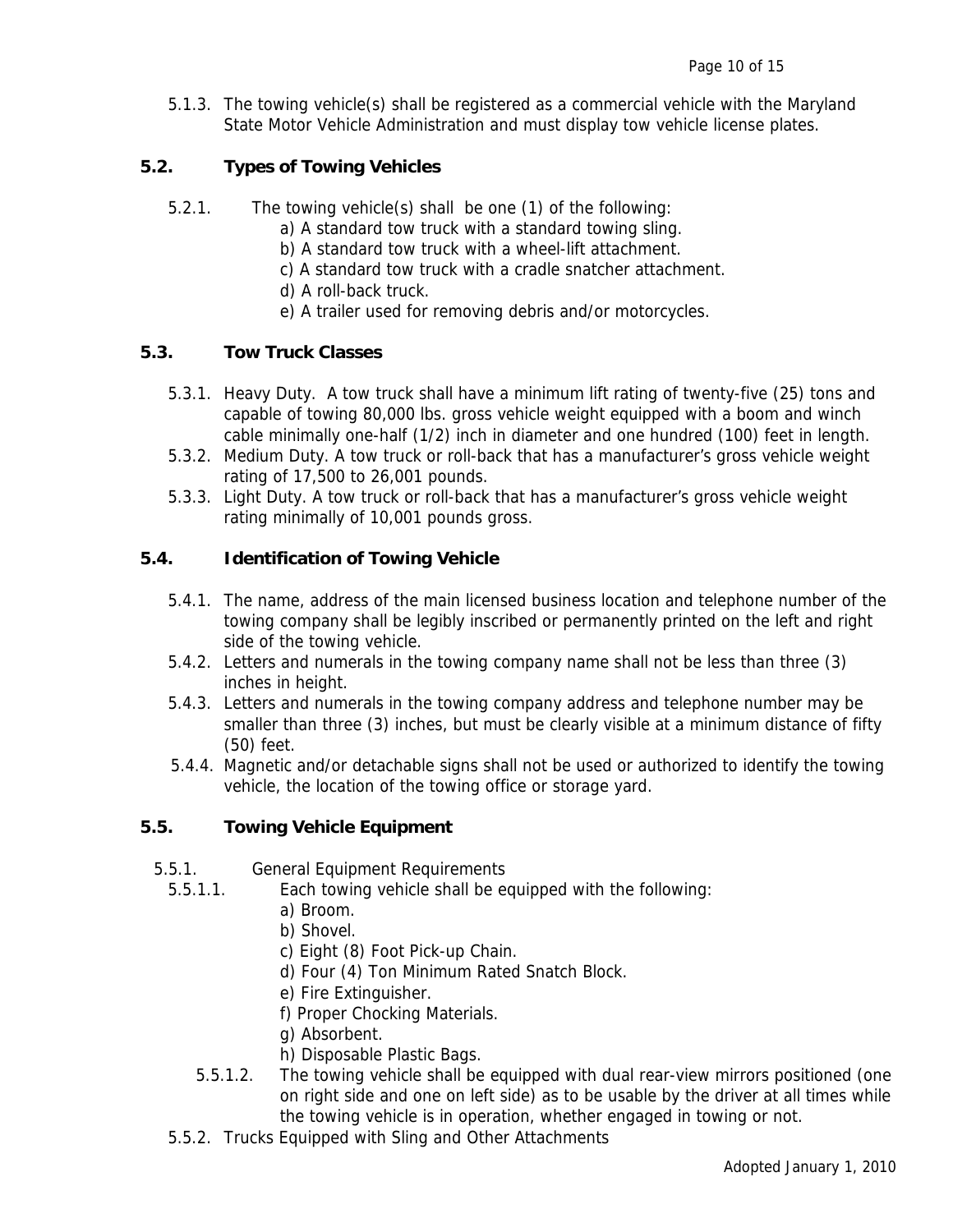- 5.5.2.1. Towing vehicles equipped with slings shall be equipped with the following:
	- A) Minimally two (2) "J" hooks with an eight (8) foot length of chain attached.
	- b) Minimally one (1) four-inch by four-inch by five-foot (4"x4"x5') board which will be used as a blocking board when towing.
- 5.5.2.2. Trucks equipped with a wheel-lift attachment or a cradle snatcher attachment shall have the equipment necessary to properly operate these types of attachments.
- 5.5.3. Roll-Back Trucks
	- 5.5.3.1. Roll-back trucks shall have sufficient chain or tie-down straps to secure the towed vehicle to the bed of the roll-back. Roll Back trucks shall be operated in accordance with the manufacturer's operating instructions.
	- 5.5.3.2. Roll-back trucks shall be equipped and, when in combination with a vehicle being towed, utilize remote signaling devices as required by Title 22 of the Transportation Article, Annotated Code of Maryland.
- 5.5.4. Heavy Duty Tow Truck Equipment
	- 5.5.4.1. In addition to the standard equipment listed above a heavy duty tow truck must be equipped with the following items:
		- a) One (1) snatch block per winch with minimally an eight (8) ton rating.
		- b) Two eight-inch by eight-inch by two-feet (8"x8"x2') wooden blocks to be used for chocking when necessary or other proper blocking mechanism.
		- c) A minimum of two (2) binders.
		- d) One (1) truck-type, four-way lug wrench.
		- e) One (1) eight (8) pound minimum maul.
		- f) Air brake connections with a minimum of two (2) twenty-five (25) foot air hoses.
	- 5.5.4.1.1. Chains shall meet or exceed the following specifications:
		- a) Towing chains shall be a minimum of one-half (1/2) inch in diameter with a C-7 rating.
		- b) Winching chains shall be a minimum of one-half (1/2) inch in diameter and transport grade.
		- c) Two tie-down chains are required, with each chain a minimum of threeeighths (3/8) inch in diameter and twenty (20) feet in length.
- 5.5.5. Vehicle Dolly (Location Optional)
	- 5.5.5.1. If the towing company elects to have a vehicle dolly, one (1) vehicle dolly must be available at the following:
		- a) The business location; or
		- b) On the towing vehicle responding to the law enforcement requested tow call.
- 5.5.6. Equipment Condition
	- 5.5.6.1. All tow vehicles and towing equipment used in the towing and recovery of a disabled vehicle shall be kept in good sound condition and maintained in accordance with manufacturer's recommendations.
- 5.5.7. Towing Vehicle Lighting Equipment
	- 5.5.7.1. Emergency Lighting. The licensed towing vehicle shall be equipped with one (1) or more amber (yellow) oscillating or strobe-type flashing light. The amber light shall be plainly visible from a distance of one thousand (1,000) feet and shall remain illuminated at the scene of a law enforcement-requested tow and while towing a disabled vehicle. Emergency Lighting Equipment shall be functional at all times.
	- 5.5.7.2. Work Lighting. The licensed towing vehicle shall be equipped with at least one (1) work light affixed to the towing vehicle so that the work area to the rear of the towing vehicle is illuminated.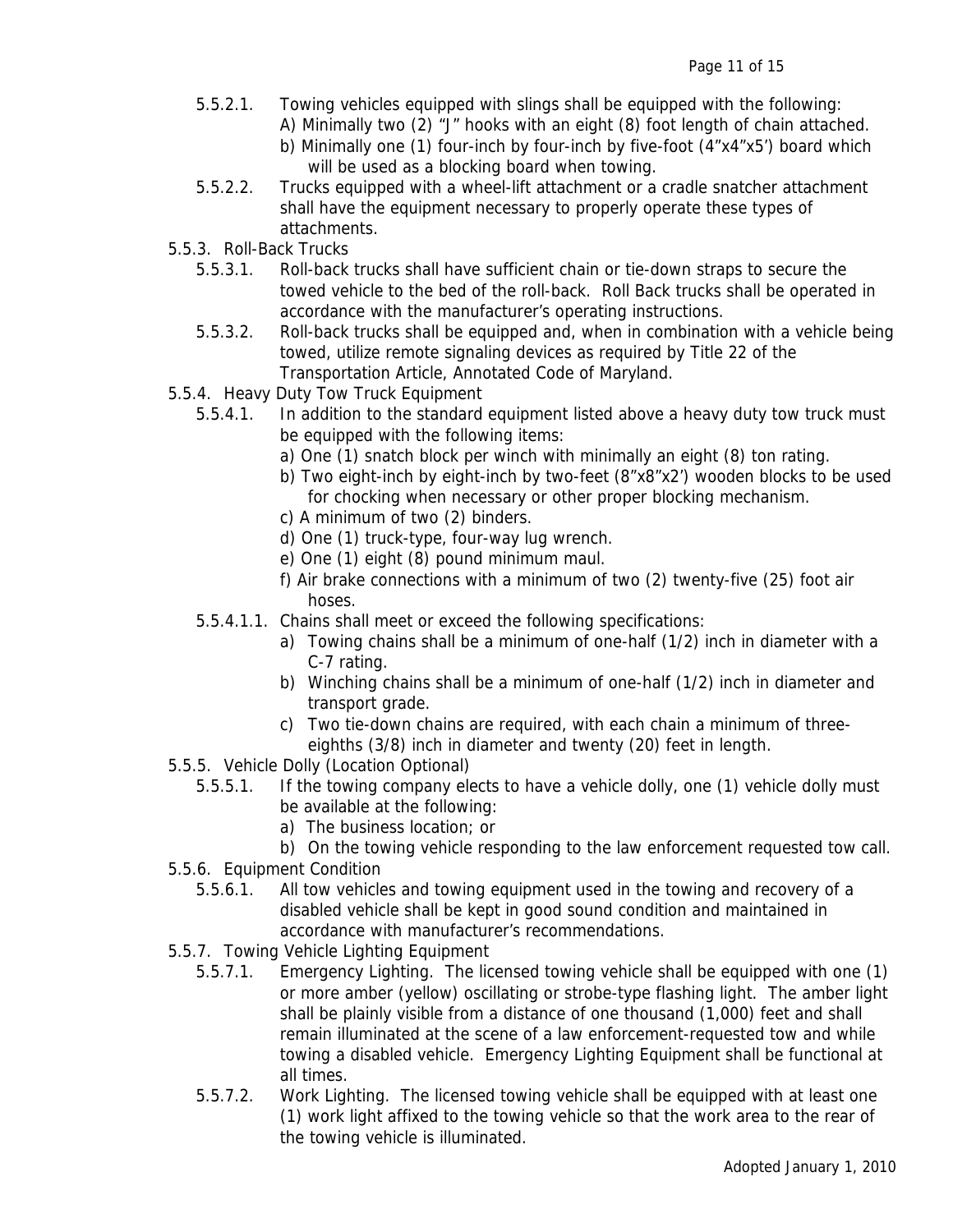| 5.5.7.2.1. | The licensed towing vehicle shall be equipped with one (1) of the       |
|------------|-------------------------------------------------------------------------|
|            | following lighting options:                                             |
|            | a) At least two (2) head lamps with high beam/low beam capability; or   |
|            | b) Two (2) low beam and two (2) high beam head lamps.                   |
| 5.5.7.2.2. | The licensed towing vehicle shall be equipped with the following which  |
|            | shall be plainly visible from a distance of one thousand (1,000) feet,  |
|            | whether or not the vehicle is engaged in towing:                        |
|            | a) Two brake lights; and                                                |
|            | b) Front and rear signal lights.                                        |
| 5.5.7.2.3. | The lighting equipment shall be used as required by "The Maryland Motor |
|            | Vehicle Law."                                                           |

5.5.7.2.4. The lighting equipment shall be functional at all times.

# **6. THEFT, ALTERATION OR UNAUTHORIZED USE OF VEHICLES**

**6.1.** If a towing company is found to be committing thefts from, changing or altering serial number of, and/or unauthorized use of vehicles coming into their control, the towing license may be suspended or revoked subject to Section 9 of this regulation.

#### **7. DISPATCHING**

#### **7.1. Towing Company Rotation List**

- 7.1.1. When the services to tow a disabled vehicle are required and requested by a law enforcement agency, the law enforcement agency shall call the next licensed towing company (for the geographically assigned area) on the rotation list. If an owner requests a specific licensed towing company and the requested towing company can respond within the required time limit, the requested company shall be permitted to respond and the rotation list will not be activated. The police agency will record the call as "owner's specific".
- 7.1.2. If the disabled vehicle is a traffic hazard or obstructing traffic and the specifically requested towing company cannot respond within the specified time, the next towing company on the rotation list for that geographically assigned area shall be contacted and the owner of the motor vehicle shall be subject to the prescribed fees.
- 7.1.3. If the towing company does not have a towing vehicle available for service, the law enforcement agency shall contact the next towing company on the rotation list until a towing vehicle is secured.

#### **7.2. Towing Vehicle Non-arrival at Scene**

- 7.2.1. If a towing vehicle does not arrive at the scene within twenty (20) minutes after a request is made, the officer at the scene shall notify the law enforcement agency.
- 7.2.2. The law enforcement agency shall contact the towing company to ascertain the cause for the delay. Consideration shall be given to abnormal traffic patterns resulting from adverse weather, emergencies, etc.
- 7.2.3. If the law enforcement agency is not reasonably satisfied that the towing vehicle will arrive at the scene within five (5) minutes after the second call, the agency shall contact the next towing company on the rotation list for the geographically-assigned area.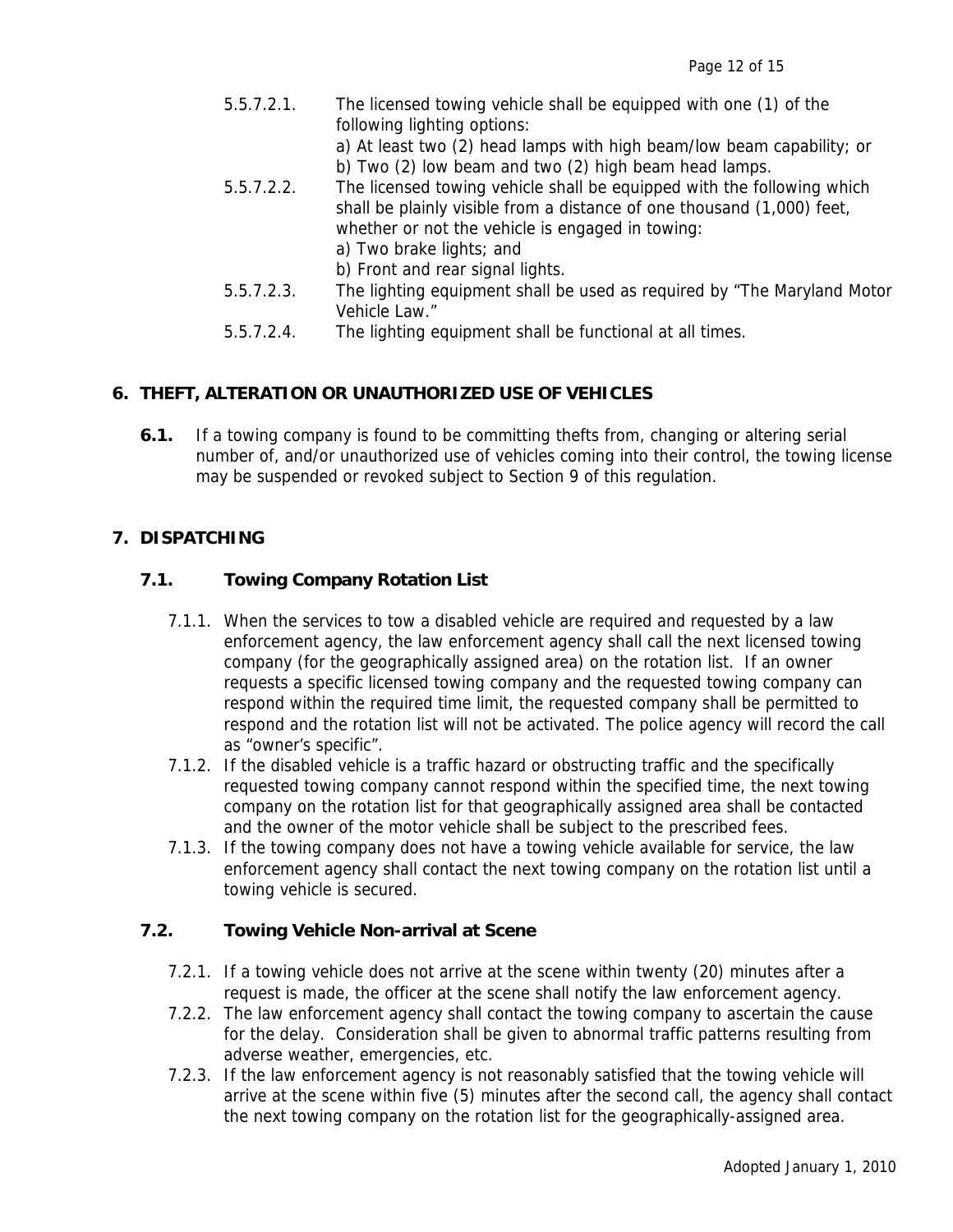# **7.3. Non-responsive**

- 7.3.1. A towing company shall be considered non-responsive and, therefore, in violation of these regulations, if:
	- a) A licensed towing company fails to accept or answer five or more calls for towing service from a law enforcement agency within a calendar month. The total is to be calculated by combining all of the tow areas in which that towing company is registered; or
	- b) A licensed towing company fails to arrive at a scene as requested by a law enforcement agency within the stipulated time frame as provided for in §7.2 of this regulation; or
	- c) A licensed towing company fails to respond to more than 50% of the requested calls within a calendar month.

# **8. TOWING AREAS**

- **8.1.** Harford County shall be divided into five geographical areas as designated.
	- 8.1.1. **Tow Area One (1)** Bordered by, but excluding from Baltimore County line, State Route 165, Baldwin Mill Road, to Morse Road, to Federal Hill Road, to Rigdon Road, to Sharon Road to Deer Creek, including Walters Mill from Deer Creek to, but not including, Kalmia Road, to Thomas Run Road to Shucks Road to Wheel Road to Stockton Road, to Jerusalem Road to Baltimore County line.
	- 8.1.2. **Tow Area Two (2)** Bordered by, but not including Graceton Road, Route 624, from the Pennsylvania line to Grier Nursery Road to Deer Creek. From Deer Creek to and including Kalmia Road to Thomas Run Road to Cool Spring Road to Harmony Church Road to Wilkenson Road to the Susquehanna River.
	- 8.1.3. **Tow Area Three (3)** Bordered by and including Jerusalem Road from the Baltimore County line to Stockton Road to Wheel Road to Bynum Run to James Run to Bush Point (Bush River) to the Baltimore County line.
	- 8.1.4. **Tow Area Four (4)** Bush Point (Bush River) to James Run to Bynum Run, including Wheel Road from Bynum Run to Shucks Road to Thomas Run Road to Cool Spring Road. Bordered by, but not including, Cool Spring Road to State Route 136 to Harmony Church Road to Wilkenson Road to Susquehanna River.
	- 8.1.5. **Tow Area Five (5)** From the Baltimore County line, bordered by, and including Baldwin Mill Road (Route 165) to Morse Road to Rigdon Road to Cherry Hill Road to Grier Nursery Road to Graceton Road (Route 624) to the Pennsylvania line.

#### **9. SUSPENSION AND REVOCATION OF TOWING LICENSE**

#### **9.1. License Suspension and Revocation in General**

- 9.1.1. A towing license may be suspended or revoked by the Director for a violation of any of the provisions of the Harford County Code or any of the rules and regulations contained herein.
- 9.1.2. A Notice of Deficiency will be issued by the Harford County Sheriff's Office or any law enforcement agency for any infraction of the Harford County Code or any of the rules and regulations contained herein and may recommend the suspension or revocation of a towing license.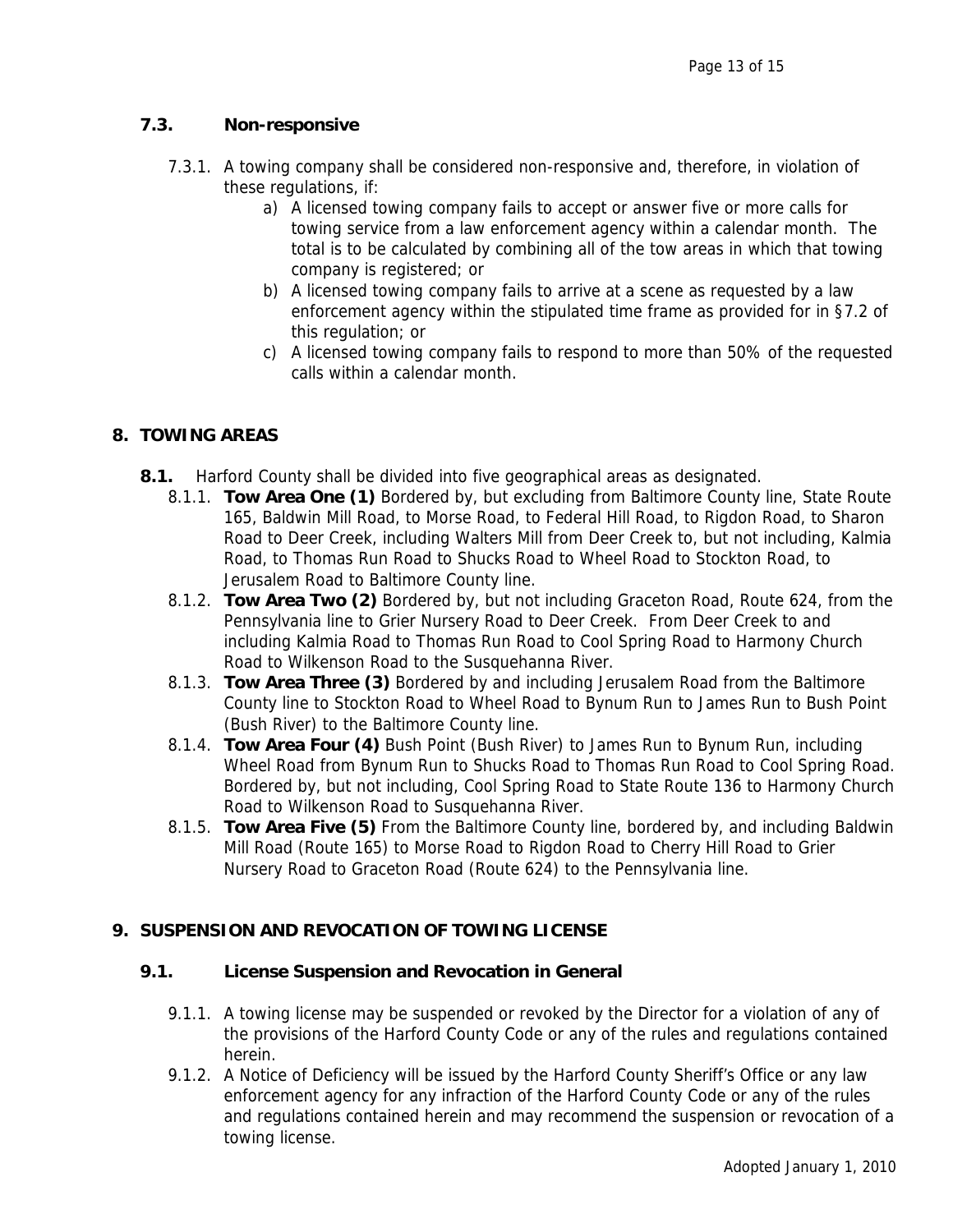- 9.1.2.1. Upon receipt of the Notice of Deficiency the Department shall initiate a hearing in accordance with Harford County Code Section 1-22 to determine if remedial action would be appropriate. Notification of the hearing shall be sent via certified US Mail return receipt requested a minimum of 10 days prior to the hearing date.
- 9.1.2.2. The towing company may request no more than one continuance of the hearing for just cause. The request shall be in writing and received by the Department no fewer than 24 hours prior to the commencement of the hearing.
- 9.1.2.3. Failure of the towing company to appear at the hearing, when acknowledgement of receipt of the notification has been received, shall not be grounds for a continuance.
- 9.1.2.4. At the hearing, both parties shall be given the opportunity to present relevant evidence in reference to the Notice of Deficiency. The Director shall then determine any remedial action to be taken, up to and including suspension or revocation of a towing company license, and will serve a copy of the written determination upon the licensed tow company via certified US mail, return receipt requested within thirty (30) working days from the date of the hearing. If applicable, the decision letter shall specify the exact dates of any suspension of license with the commencement date being not fewer than 10 days from the date of the decision letter.
- 9.1.2.5. Any towing company aggrieved by a decision of the Department shall have the right to file an appeal with the Towing Appeals Board within thirty (30) days of the receipt of the suspension or revocation of license. The Department will provide the appeal form.
- 9.1.2.6. A revocation or suspension imposed as described herein shall not be stayed pending an appeal.
- 9.1.3. The time period for the number of infractions accumulated, for purposes of applying the terms of §9.2, shall be two (2) years prior to the date of the infraction at issue. All violations shall remain in the towing company's file for future reference.
- 9.1.4. The Director may at any time immediately remove a licensed towing company from the active rotation list when, in the opinion of the Director, such action is necessary to protect the general welfare and public interests of the community as described in Section 1 of this regulation. When such action is taken a hearing shall be set in accordance with Section 9.1.2 of this regulation. Actions which may trigger immediate removal from the active rotation shall include but not be limited to relocation of a towing business without proper notification and approval by the Department, forfeiture or lapse of required insurance coverage, the conviction of any of the principal owners or officers of the licensed towing company of a crime which would have a reasonable degree of relation to the towing license